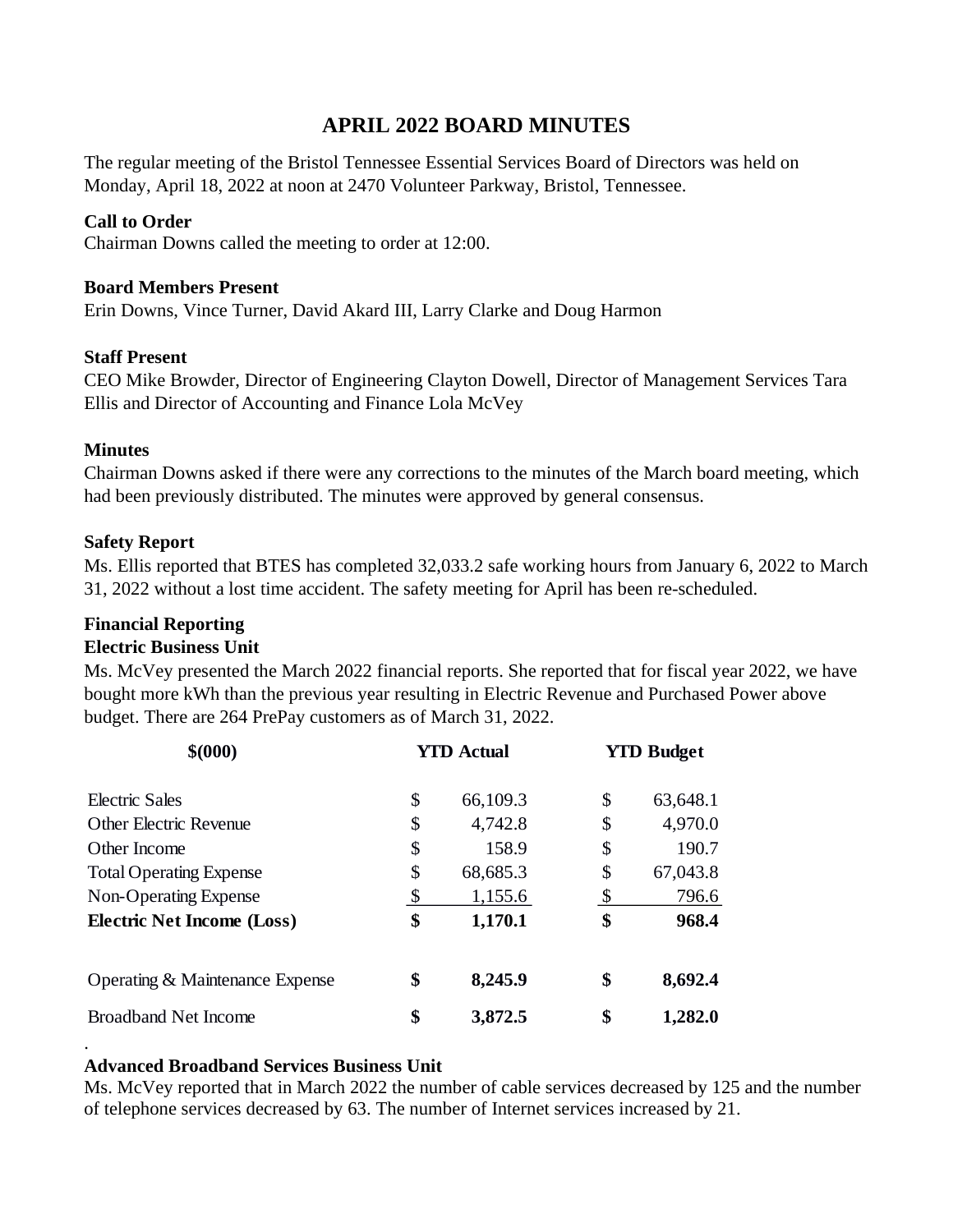### **TVA Monthly Fuel Cost**

Dr. Browder indicated that the May 2022 monthly fuel cost will decrease slightly to \$.02465 per kWh for residential (RS) customers.

|                 | <b>April 1, 2022</b> | May 1, 2022      |  |
|-----------------|----------------------|------------------|--|
|                 | <b>Fuel Cost</b>     | <b>Fuel Cost</b> |  |
| <b>500 kWh</b>  | \$12.46              | \$12.33          |  |
| <b>1000 kWh</b> | \$24.92              | \$24.65          |  |
| <b>1500 kWh</b> | \$37.38              | \$36.98          |  |
| <b>2000 kWh</b> | \$49.84              | \$49.30          |  |

## **Approval of Resolution for Tennessee Unclaimed Property Refund**

Dr. Browder presented a Resolution for Tennessee Unclaimed Property. When Unclaimed Property Funds have been sent to the State of Tennessee and unclaimed after eighteen months, BTES can file for a refund of those funds. To process our request, the State of Tennessee requires a Resolution to be passed by the BTES Board of Directors. Mr. Clarke made a motion to approve the resolution. Mr. Akard seconded the motion and the Board voted unanimously to approve the Resolution.

# **Pending Items**

## **Internet Reliability**

Mr. Dowell reported that the two 50 gig circuits from Atlanta and Charlotte are still in progress with lines being laid down Volunteer Parkway to get to our building.

## **CEO Report**

Dr. Browder reported that there is a transformer shortage. There is currently a three-year lead time to get the units and the prices have doubled twice. We have a plan in place to prioritize the use of our existing transformers to minimize the chance of running out. There are random times when transformers become available but decisions need to be made quickly to purchase those. Dr. Browder requested authority to purchase transformers if they become available in the quantities listed below with a cap of \$2,000,000.

| <b>Type</b>                         | <b>Size</b>   | <b>QTY</b> | Current \$ Est ea. | Current \$ Est |
|-------------------------------------|---------------|------------|--------------------|----------------|
| Pad Mount                           | 25 kVA        | 30         | \$4,400            | \$132,000      |
| Pad Mount                           | 37.7 kVA      | 20         | \$5,100            | \$102,000      |
| Pad Mount                           | <b>50 kVA</b> | 25         | \$5,800            | \$145,000      |
| Pad Mount                           | <b>75 kVA</b> | 15         | \$7,000            | \$105,000      |
|                                     |               |            |                    |                |
| Pole Mount                          | 25 kVA        | 75         | \$3,400            | \$255,000      |
| Pole Mount                          | 37.7 kVA      | 35         | \$4,250            | \$148,750      |
| Pole Mount                          | <b>75 kVA</b> | 15         | \$4,930            | \$73,950       |
| Total Estimated (as of April 2022): |               |            | \$961.700          |                |

 $T$ otal Estimated (as of April 2022):  $\frac{5961,700}{500}$